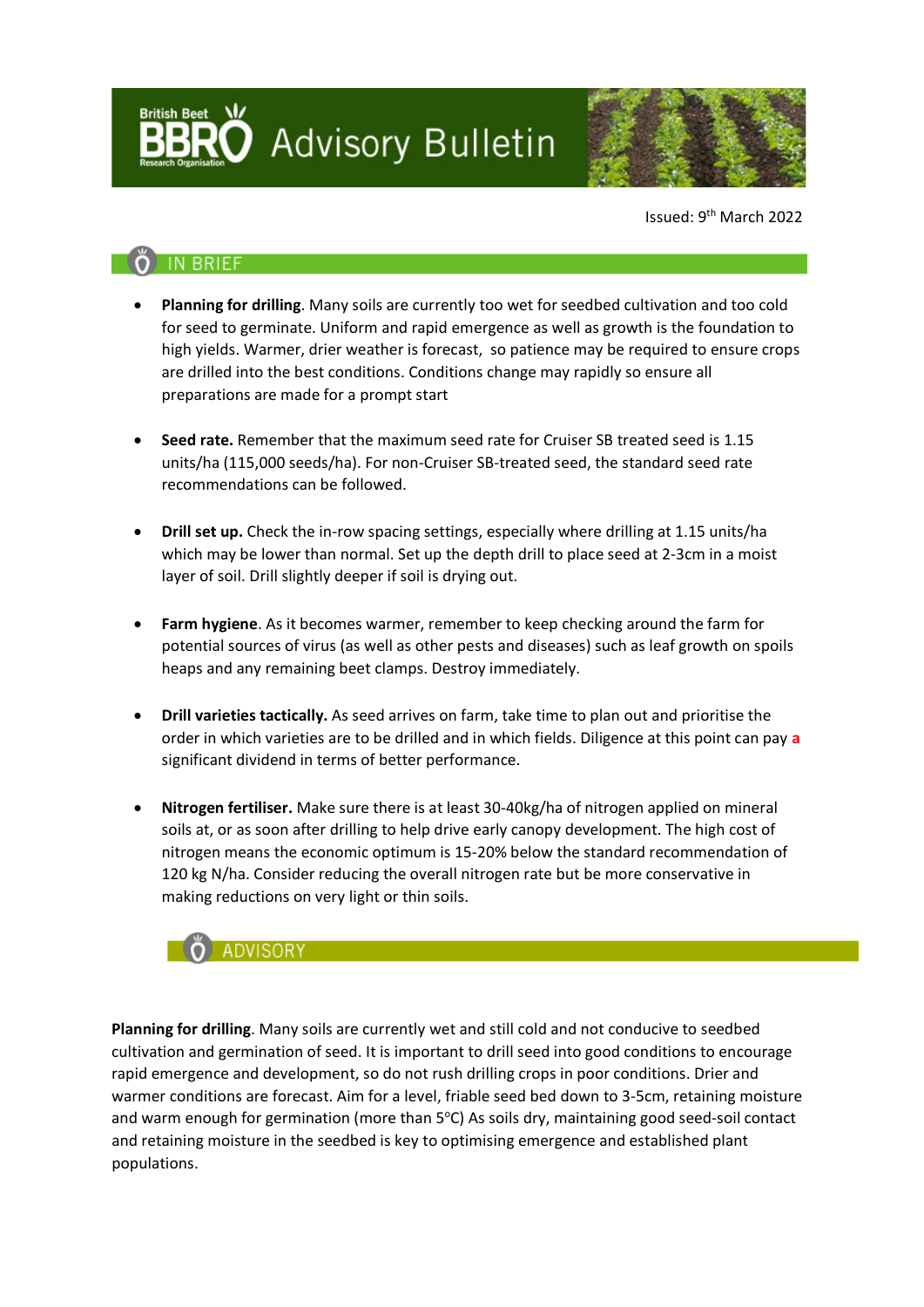Remember seed germination will only start where soil temperatures are above 3°C and is very slow up to 5°C. Monitoring of soil temperatures is showing that many soils are currently between 3 and 5°C. Aim to drill when temperatures are consistently above 5°C.

Avoid cultivating when too wet to reduce compaction from wheelings and avoid multiple cultivations passes when soil is drying rapidly to preserve soil moisture. Later drilled crops into better seedbeds often overtake early drilled crops sown into poor seedbeds. The legacy of the recent wet weather is that some fields and areas within fields need to dry out. Attempting heavy remedial action when soils are still wet at depth will not achieve ideal results, so a compromise may have to be made, keeping to shallower cultivations.

Rolling after drilling can be a benefit, to aid soil to seed contact, but it can also have negative outcomes. If you have achieved a good friable soil to drill into within the row, utilising clod pushers or row cleaners, rolling after drilling can push larger clods into the seed row, impeding germination, and establishment even if it looks better visually. The decision to roll should be considered when setting up a drill, especially the use of clod pushers or row cleaners.

**Seed rate.** Remember that the maximum seed rate for Cruiser SB treated seed is 1.15 units/ha (115,000 seeds/ha) If you usually use a higher seed rate, remember to change the setting on your drill to a wider spacing. On 50cm rows, 1.25 units/ha and 1.15 units/ha have in-row spacings of 16cm and 17.4 cm, respectively. If you want to drill at a higher seed rate, it is possible to use additional untreated seed as well as Cruiser treated seed. However, it is important that the seed rate of treated seed must not exceed the maximum on each hectare. Keep the untreated seed in separate drills and do not mix treated and untreated as one seed bulk.

For non-Cruiser SB-treated seed, the standard seed rate recommendations can be followed. as highlighted in the 2022 BBRO reference book.

**Drill depth** Set up the drill to place seed in a moist layer of soil. Soil type and depth of cultivation will determine drilling depth to some extent but target seed at 2-3cm. In drier conditions, it is possible to drill at increased depth, up to 4-5cm, but no deeper.

**Drill varieties tactically.** As seed arrives on farm, plan out the order of which varieties are to be drilled and in which field. Make sure your drill operator/contractor is aware of the plans.

Remember to drill varieties which are less susceptible to bolting first. Avoid drilling SMART varieties early to reduce the risk of bolters.

Remember to drill BCN tolerant varieties in infected or higher risk fields.

Identify those fields where there was significant cercospora infection in 2020, or more sheltered fields where temperature and humidity may be higher and infection risk greater, and target with less susceptible varieties. Remember, cercospora can remain infective on surviving leaf trash for up to two years.

Select the most suitable varieties for fields which are likely to be harvested later. This can deliver an additional 15-20% of yield.

Some key information on varieties is provided below. Refer to the RL variety list on the BBRO website if you want further details. Make sure you mark-up and keep a note of where different varieties are as this will allow you to monitor crops more closely and make better agronomic decisions.